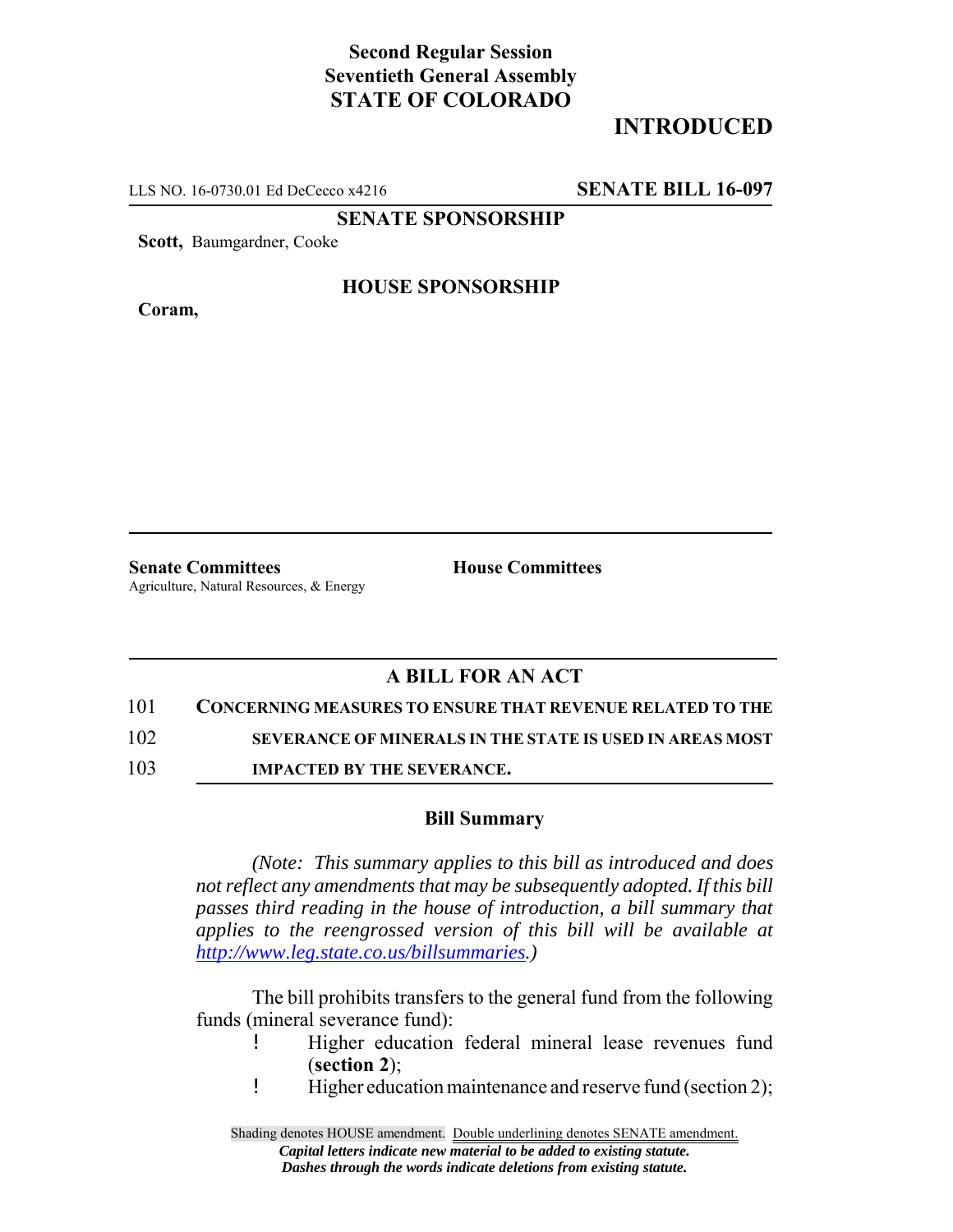! Local government permanent fund (**section 4**);

! Local government mineral impact fund (section 4); or

! Local government severance tax fund (**section 5**).

In addition, the governor is prohibited from restricting the money in each of these funds from being used as required by law for the purpose of saving the restricted money for a future transfer to the general fund.

For purposes of preparing the annual general appropriation act, section 1 of the bill limits the joint budget committee's ability to use money in the mineral severance fund for any purpose that is not authorized by law or that does not benefit the political subdivisions impacted by the severance of minerals, and **section 3** imposes the same limitation on the governor when he or she proposes an annual executive budget. Section 1 also restricts the joint budget committee from introducing legislation to waive this limitation.

Section 5 changes the allocation of the money in the local government severance tax fund. The proportion of the fund used for direct distributions is increased from 30% to 60%, and the proportion of the fund used for direct distributions is decreased for grants from 70% to 40%. In addition, the executive director is restricted to only giving a grant to a political subdivision that received more than \$200,000 from its direct distribution in the prior state fiscal year.

1 *Be it enacted by the General Assembly of the State of Colorado:*

2 **SECTION 1.** In Colorado Revised Statutes, **add** 2-3-209 as 3 follows:

 **2-3-209. Limitation - annual general appropriation act - legislative declaration - definitions.** (1) THE GENERAL ASSEMBLY HEREBY FINDS AND DECLARES THAT, EVEN WHEN ECONOMIC CONDITIONS ARE POOR, THE GENERAL ASSEMBLY SHOULD NOT TAKE MONEY AWAY FROM THE COMMUNITIES MOST IMPACTED FROM THE SEVERANCE OF MINERALS IN THIS STATE AND USE THAT MONEY TO PAY FOR THE GENERAL 10 EXPENSES OF STATE GOVERNMENT. THEREFORE, THE LIMITATIONS IN THIS SECTION ARE DESIGNED TO ENSURE THAT THE COMMITTEE PREPARES THE ANNUAL GENERAL APPROPRIATION ACT CONSISTENT WITH THIS INTENTION.

13 (2) AS USED IN THIS SECTION, "MINERAL SEVERANCE FUND" MEANS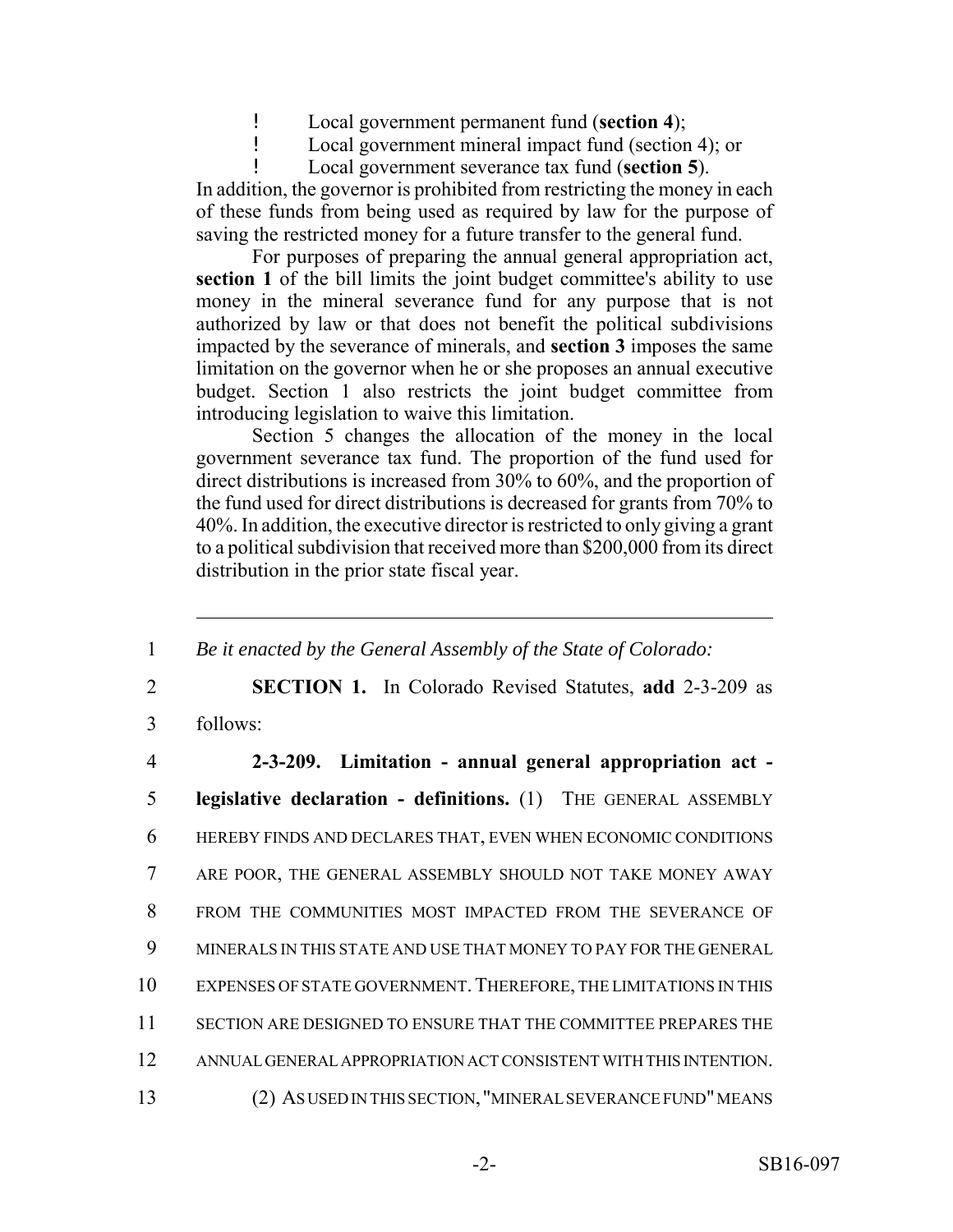THE:

 (a) HIGHER EDUCATION FEDERAL MINERAL LEASE REVENUES FUND AND THE HIGHER EDUCATION MAINTENANCE AND RESERVE FUND, BOTH CREATED IN SECTION 23-19.9-102, C.R.S.;

 (b) LOCAL GOVERNMENT PERMANENT FUND AND THE LOCAL GOVERNMENT MINERAL IMPACT FUND, BOTH CREATED IN SECTION 34-63-102, C.R.S.; OR

8 (c) LOCAL GOVERNMENT SEVERANCE TAX FUND CREATED IN SECTION 39-29-110, C.R.S.

 (3) THE COMMITTEE SHALL NOT APPROVE FOR INTRODUCTION AN ANNUAL GENERAL APPROPRIATION ACT THAT:

 (a) INCLUDES APPROPRIATIONS FROM A MINERAL SEVERANCE FUND IF THE APPROPRIATIONS ARE FOR ANY PURPOSE THAT IS NOT CURRENTLY AUTHORIZED BY LAW OR THAT DOES NOT BENEFIT POLITICAL SUBDIVISIONS SOCIALLY OR ECONOMICALLY IMPACTED BY THE DEVELOPMENT, PROCESSING, OR ENERGY CONVERSION OF MINERALS AND MINERAL FUELS 17 SUBJECT TO THE STATE SEVERANCE TAX;

 (b) APPROPRIATES MONEY FROM A MINERAL SEVERANCE FUND TO THE GENERAL FUND OR ANY OTHER CASH FUND; OR

**(c) APPROPRIATES MONEY FROM THE GENERAL FUND OR ANY CASH** FUND THAT WAS TRANSFERRED FROM A MINERAL SEVERANCE FUND.

22 (4) THE COMMITTEE SHALL NOT PROPOSE LEGISLATION TO AMEND ANY PROVISION IN THIS SECTION OR TO TRANSFER MONEY FROM A MINERAL 24 SEVERANCE FUND TO ANY OTHER FUND.

 **SECTION 2.** In Colorado Revised Statutes, 23-19.9-102, **add** (3) as follows:

**23-19.9-102. Higher education federal mineral lease revenues**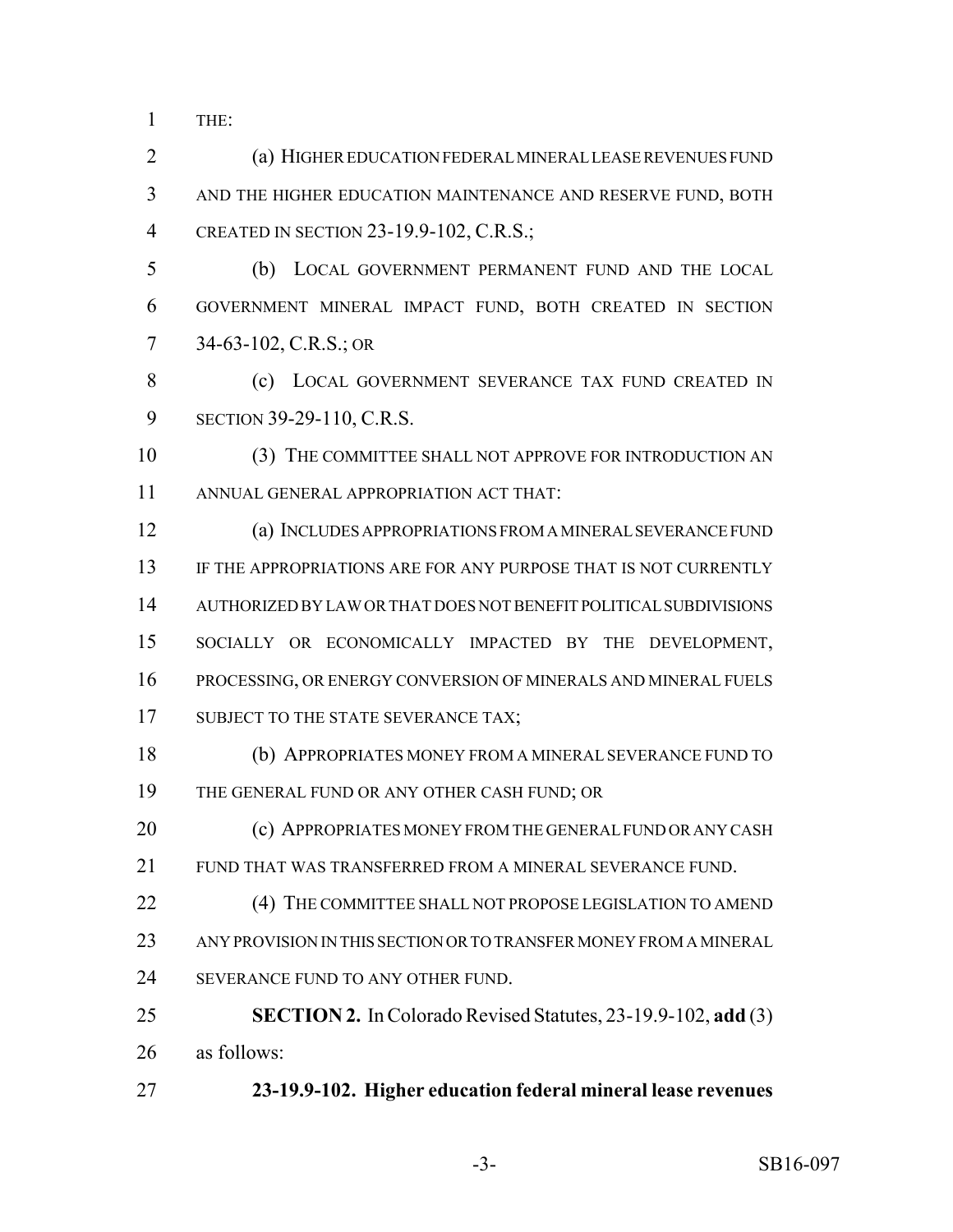**fund - higher education maintenance and reserve fund - creation - sources of revenues - use.** (3) BEGINNING JANUARY 1, 2016:

 (a) TRANSFERS FROM THE REVENUES FUND OR THE MAINTENANCE AND RESERVE FUND TO THE GENERAL FUND ARE PROHIBITED; AND

 (b) THE GOVERNOR SHALL NOT RESTRICT THE USE OF MONEY IN THE REVENUES FUND OR THE MAINTENANCE AND RESERVE FUND FOR THE PURPOSE OF SAVING THE RESTRICTED MONEYS FOR A FUTURE TRANSFER TO THE GENERAL FUND.

 **SECTION 3.** In Colorado Revised Statutes, **amend** 24-37-301 as follows:

 **24-37-301. Executive budget responsibility - definitions.** (1) The governor, as chief executive, shall annually evaluate the plans, policies, and programs of all departments of the state government. He OR SHE shall direct the formulation of his OR HER decisions into a financial plan encompassing all sources of revenue and expenditure. He OR SHE shall propose this plan for the consideration of the general assembly in the form of an annual executive budget consisting of operating expenditures, capital construction expenditures, estimated revenues, and special surveys. Proposed expenditures in the budget shall not exceed estimated moneys available. After legislative review and modification, if any, of the budget and appropriation of the moneys therefor, the governor shall administer the budget.

23 (2) THE GOVERNOR SHALL NOT PROPOSE IN HIS OR HER ANNUAL EXECUTIVE BUDGET THAT MONEY FROM A MINERAL SEVERANCE FUND BE USED FOR ANY PURPOSE THAT IS NOT CURRENTLY AUTHORIZED BY LAW OR THAT DOES NOT BENEFIT POLITICAL SUBDIVISIONS SOCIALLY OR ECONOMICALLY IMPACTED BY THE DEVELOPMENT, PROCESSING, OR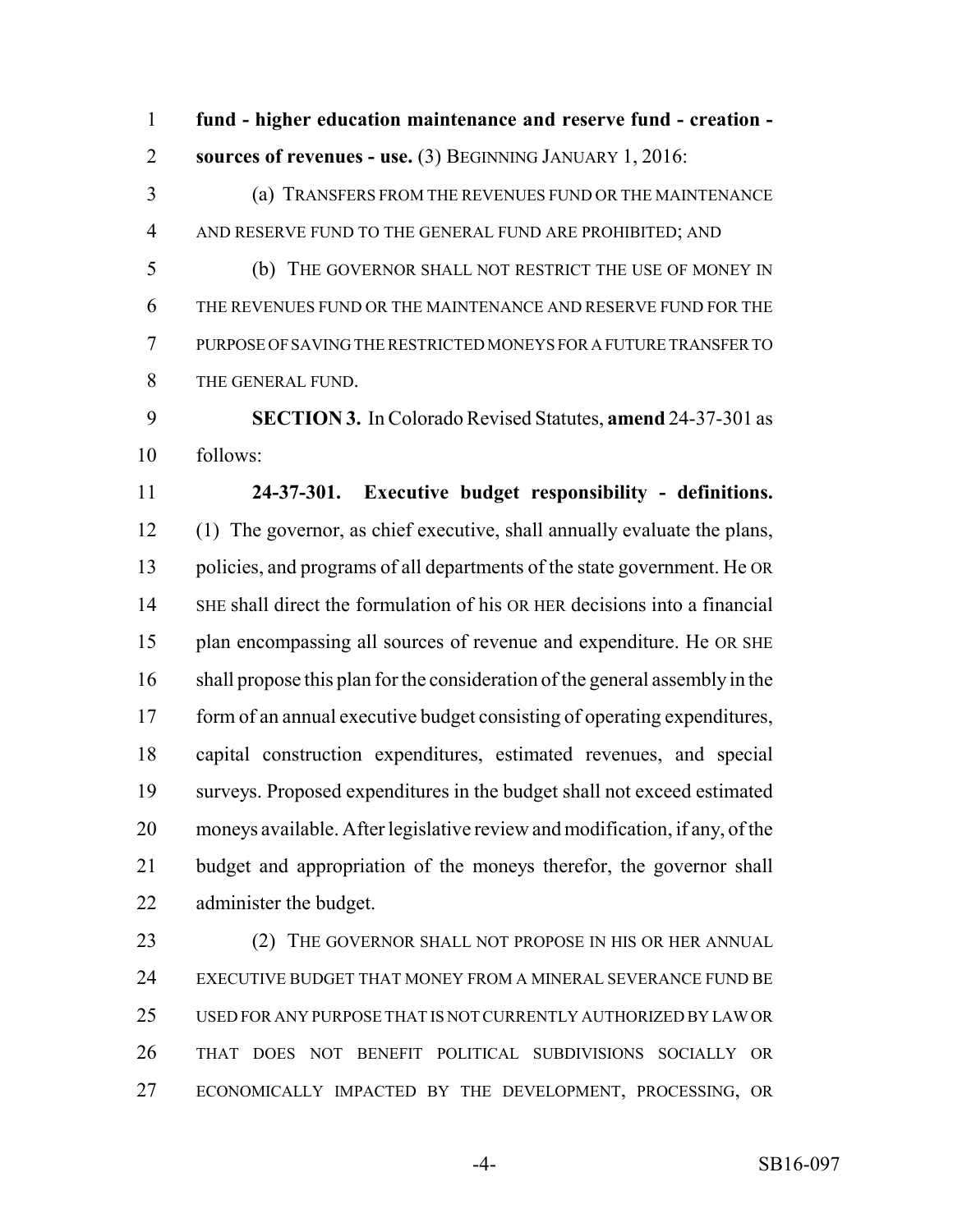ENERGY CONVERSION OF MINERALS AND MINERAL FUELS SUBJECT TO THE STATE SEVERANCE TAX. AS USED IN THIS SUBSECTION (2), "MINERAL SEVERANCE FUND" MEANS THE:

 (a) HIGHER EDUCATION FEDERAL MINERAL LEASE REVENUES FUND AND THE HIGHER EDUCATION MAINTENANCE AND RESERVE FUND, BOTH 6 CREATED IN SECTION 23-19.9-102, C.R.S.;

 (b) LOCAL GOVERNMENT PERMANENT FUND AND THE LOCAL GOVERNMENT MINERAL IMPACT FUND, BOTH CREATED IN SECTION 34-63-102, C.R.S.; OR

 (c) LOCAL GOVERNMENT SEVERANCE TAX FUND CREATED IN SECTION 39-29-110, C.R.S.

 **SECTION 4.** In Colorado Revised Statutes, 34-63-102, **add** (8) as follows:

 **34-63-102. Creation of mineral leasing fund - distribution - advisory committee - local government permanent fund created - definitions - transfer of moneys - repeal.** (8) BEGINNING JANUARY 1, 2016:

 (a) TRANSFERS FROM THE LOCAL GOVERNMENT PERMANENT FUND OR THE LOCAL GOVERNMENT MINERAL IMPACT FUND TO THE GENERAL FUND ARE PROHIBITED; AND

21 (b) THE GOVERNOR SHALL NOT RESTRICT THE USE OF MONEY IN THE LOCAL GOVERNMENT PERMANENT FUND OR THE LOCAL GOVERNMENT MINERAL IMPACT FUND FOR THE PURPOSE OF SAVING THE RESTRICTED 24 MONEY FOR A FUTURE TRANSFER TO THE GENERAL FUND.

 **SECTION 5.** In Colorado Revised Statutes, 39-29-110, **amend** 26 (1) (b) (I) and (1) (c) (I) introductory portion; and **add** (8) as follows:

**39-29-110. Local government severance tax fund - creation -**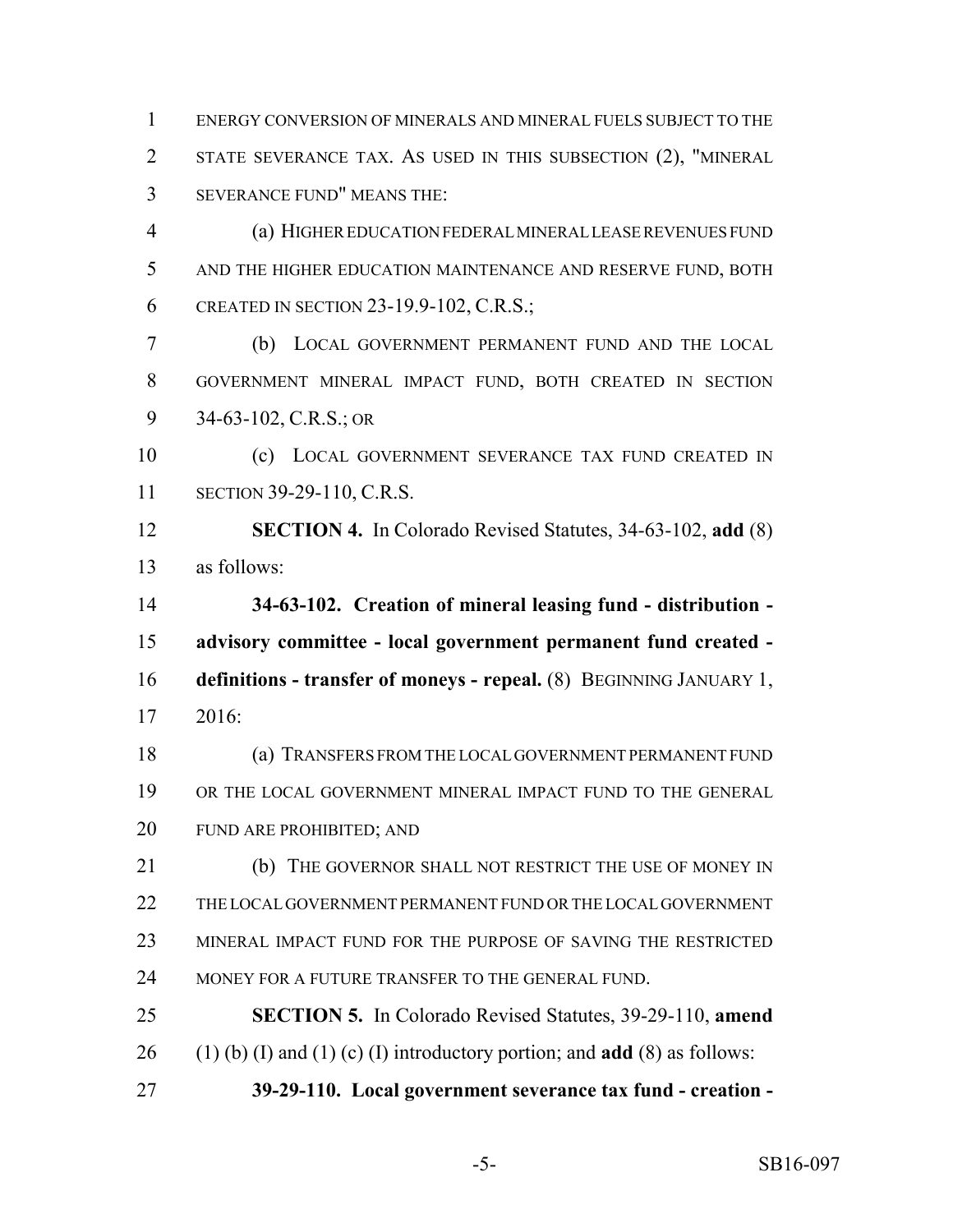**administration - definitions.** (1) (b) (I) (A) FOR STATE FISCAL YEARS PRIOR TO JULY 1, 2016, seventy percent of the funds from the local government severance tax fund shall be distributed to those political subdivisions socially or economically impacted by the development, processing, or energy conversion of minerals and mineral fuels subject to taxation under this article and used for the planning, construction, and maintenance of public facilities and for the provision of public services.

 (B) FOR STATE FISCAL YEARS COMMENCING ON OR AFTER JULY 1, 9 2016, FORTY PERCENT OF THE FUNDS FROM THE LOCAL GOVERNMENT SEVERANCE TAX FUND SHALL BE DISTRIBUTED TO THOSE POLITICAL SUBDIVISIONS THAT IN A DIRECT MANNER ARE SOCIALLY OR ECONOMICALLY IMPACTED BY THE DEVELOPMENT, PROCESSING, OR ENERGY CONVERSION OF MINERALS AND MINERAL FUELS SUBJECT TO TAXATION UNDER THIS ARTICLE AND USED FOR THE PLANNING, CONSTRUCTION, AND MAINTENANCE OF PUBLIC FACILITIES AND FOR THE PROVISION OF PUBLIC SERVICES. THE EXECUTIVE DIRECTOR SHALL NOT DISTRIBUTE ANY MONEY UNDER THIS SUB-SUBPARAGRAPH (B) TO A POLITICAL SUBDIVISION THAT RECEIVES LESS THAN TWO HUNDRED THOUSAND DOLLARS UNDER PARAGRAPH (c) OF THIS SUBSECTION (1) IN 20 THE PRIOR STATE FISCAL YEAR.

 (C) Such funds shall also be distributed to political subdivisions to compensate them for loss of property tax revenue resulting from the deduction of severance taxes paid in the determination of the valuation for assessment of producing mines. The executive director of the department of local affairs shall consider the economic needs of a 26 political subdivision for purposes of making distributions pursuant to this subparagraph (I).